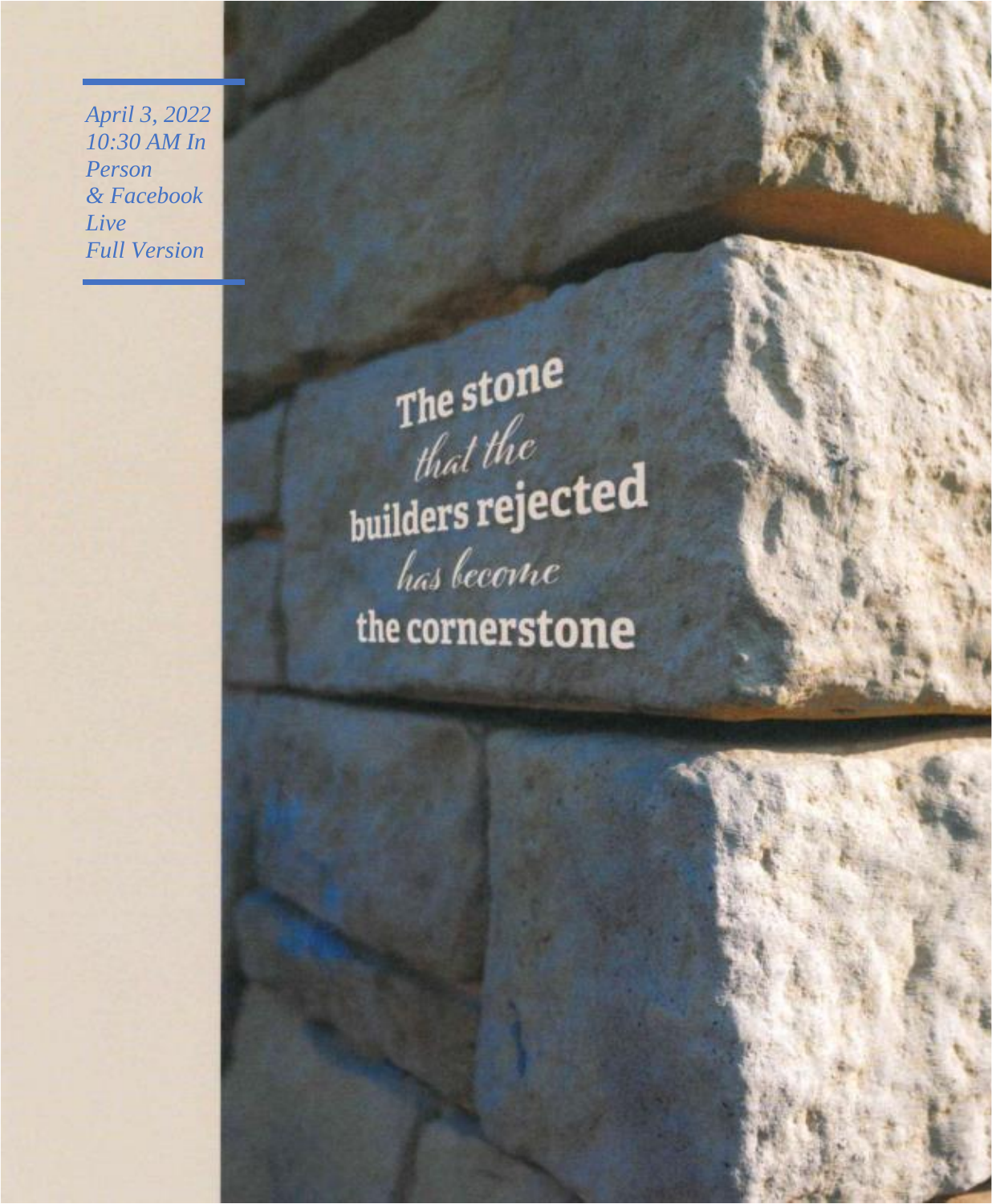# **IMMANUEL LUTHERAN CHURCH AND STUDENT CENTER**

Rev. Marty Marks 511 Russell Road April 3, 2022 *[Rev@godwithusilc.org](mailto:Rev@godwithusilc.org)* DeKalb, IL 60115 10:30 a.m. In Person

& Face Book Live

### **THE FIFTH SUNDAY IN LENT**

**Theme for Worship: This morning we'll hear another parable of Jesus, dubbed "the wicked tenants." This teaching story was aimed at the leaders of the Jewish church but has important lessons for us as well, more importantly we'll hear Jesus conclusion to the parable with the teaching that the Christ (Jesus) is the cornerstone (capstone) that God's love is based upon.** 

\*\*\*\*\*\*\*\*\*\*\*\*\*\*\*\*\*\*\*\*\*\*\*\*\*\*\*\*\*\*\*\*\*\*\*\*\*\*\*\*\*\*\*\*\*\*

### ♫ **Pre-Service Music Ringing of the Bells Welcome** ♫ **Opening Song**: **"Blessed Be Your Name"**

- **1. Blessed be Your name In the land that is plentiful Where Your streams of abundance Flow Blessed be Your name**
- **2. Blessed be Your name When I'm found in the desert place Though I walk through the Wilderness Blessed be Your name**
- *(Pre-Chorus)* **Ev'ry blessing You pour out I'll Turn back to praise When the darkness closes in Lord Still I will say**
- *(Chorus)***Blessed be the name of the Lord Blessed be Your name Blessed be the name of the Lord Blessed be Your glorious name**
	- **3. Blessed be Your name When the sun's shining down on me When the world's all as it should be Blessed be Your name**
	- **4. Blessed be Your name On the road marked with suffering Though there's pain in the offering Blessed be Your name**

#### **The Invocation**

P We begin in the Name of the Father and of the Son and of the Holy Spirit.

# C **Amen**

# **Nicene Creed**

C **I believe in one God, the Father Almighty,**

 **maker of heaven and earth and of all things visible and invisible. And in one Lord Jesus Christ, the only-begotten Son of God, begotten of His Father before all worlds, God of God, Light of Light, very God of very God, begotten, not made, being of one substance with the Father, by whom all things were made; who for us men and for our salvation came down from heaven and was incarnate by the Holy Spirit of the virgin Mary and was made man; and was crucified also for us under Pontius Pilate.**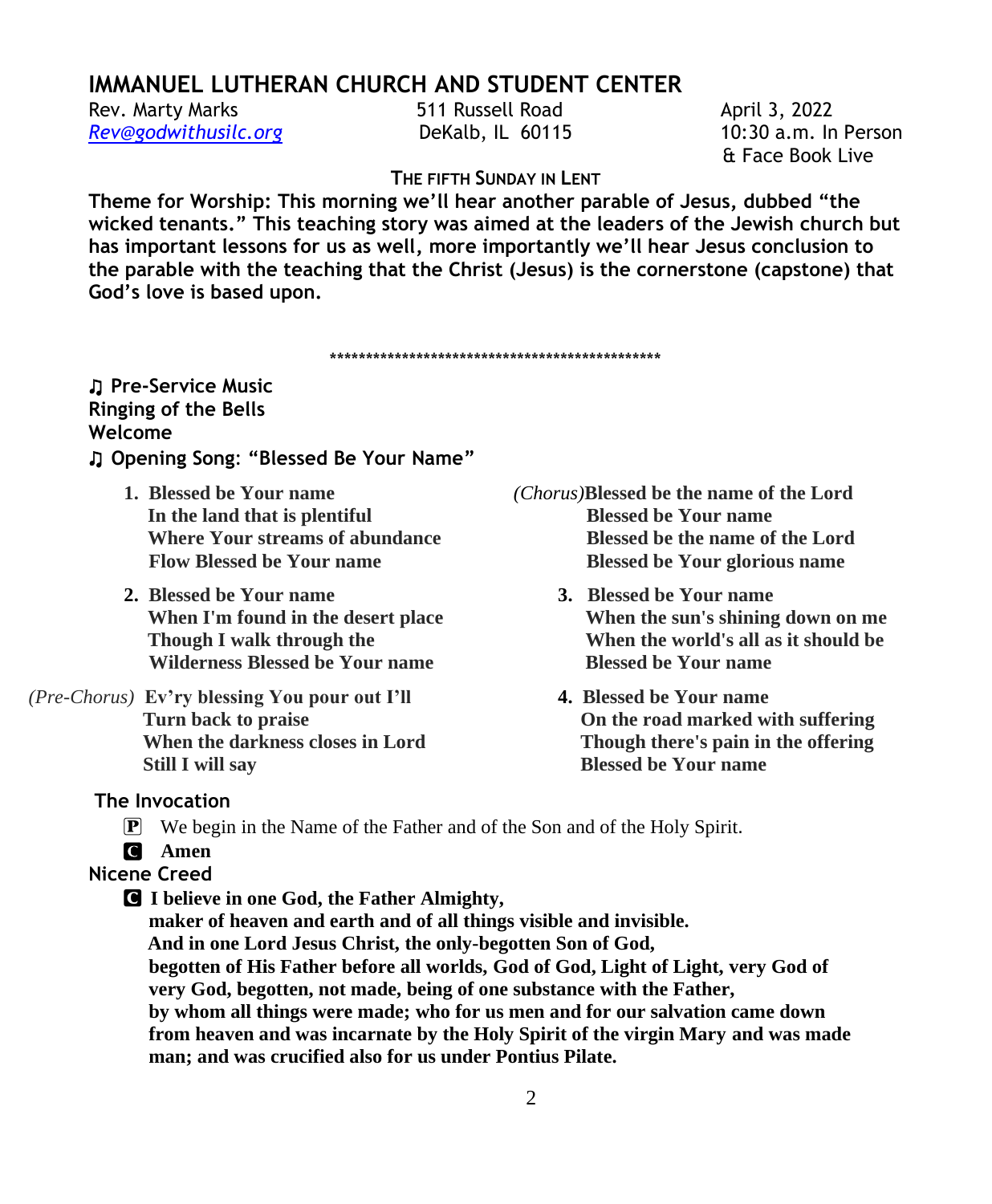**He suffered and was buried. And the third day He rose again according to the Scriptures and ascended into heaven and sits at the right hand of the Father. And He will come again with glory to judge both the living and the dead, whose kingdom will have no end. And I believe in the Holy Spirit, the Lord and giver of life. who proceeds from the Father and the Son, who with the Father and the Son together is worshiped and glorified, who spoke by the prophets. And I believe in one Holy Christian and apostolic Church, I acknowledge one Baptism for the remission of sins, and I look for the resurrection of the dead and the life**  $\pm$  **of the world to come. Amen.** 

# **Collect of The Day**

- P Let us pray.
- P **&** C **Almighty God, by Your great goodness mercifully look upon Your people that we may be governed and preserved evermore in body and soul; through Jesus Christ, Your Son, our Lord, who lives and reigns with You and the Holy Spirit, one God, now and forever.**
- C **Amen.**

# **Service Of The Word**

**The Old Testament Lesson** *Isaiah 43:16–21*

<sup>16</sup>Thus says the LORD, who makes a way in the sea, a path in the mighty waters,  $17$  who brings forth chariot and horse, army and warrior; they lie down, they cannot rise, they are extinguished, quenched like a wick:  $18$  (Remember not the former things, nor consider the things of old. <sup>19</sup>Behold, I am doing a new thing; now it springs forth, do you not perceive it? I will make a way in the wilderness and rivers in the desert. <sup>20</sup>The wild beasts will honor me, the jackals and the ostriches, for I give water in the wilderness, rivers in the desert, to give drink to my chosen people, <sup>21</sup>the people whom I formed for myself that they might declare my praise."

# A **This is the Word of the Lord.** C Thanks be to God.

### **Epistle** *Philippians 3:8–14*

8 Indeed, I count everything as loss because of the surpassing worth of knowing Christ Jesus my Lord. For his sake I have suffered the loss of all things and count them as rubbish, in order that I may gain Christ <sup>9</sup> and be found in him, not having a righteousness of my own that comes from the law, but that which comes through faith in Christ, the righteousness from God that depends on faith— $^{10}$ that I may know him and the power of his resurrection, and may share his sufferings, becoming like him in his death, <sup>11</sup>that by any means possible I may attain the resurrection from the dead.<sup>12</sup>Not that I have already obtained this or am already perfect, but I press on to make it my own, because Christ Jesus has made me his own. <sup>13</sup>Brothers, I do not consider that I have made it my own. But one thing I do: forgetting what lies behind and straining forward to what lies ahead, <sup>14</sup>I press on toward the goal for the prize of the upward call of God in Christ Jesus.

A This is the Word of the Lord.C **Thanks be to God.**

# **The Children's Message** *Rev Marty Marks*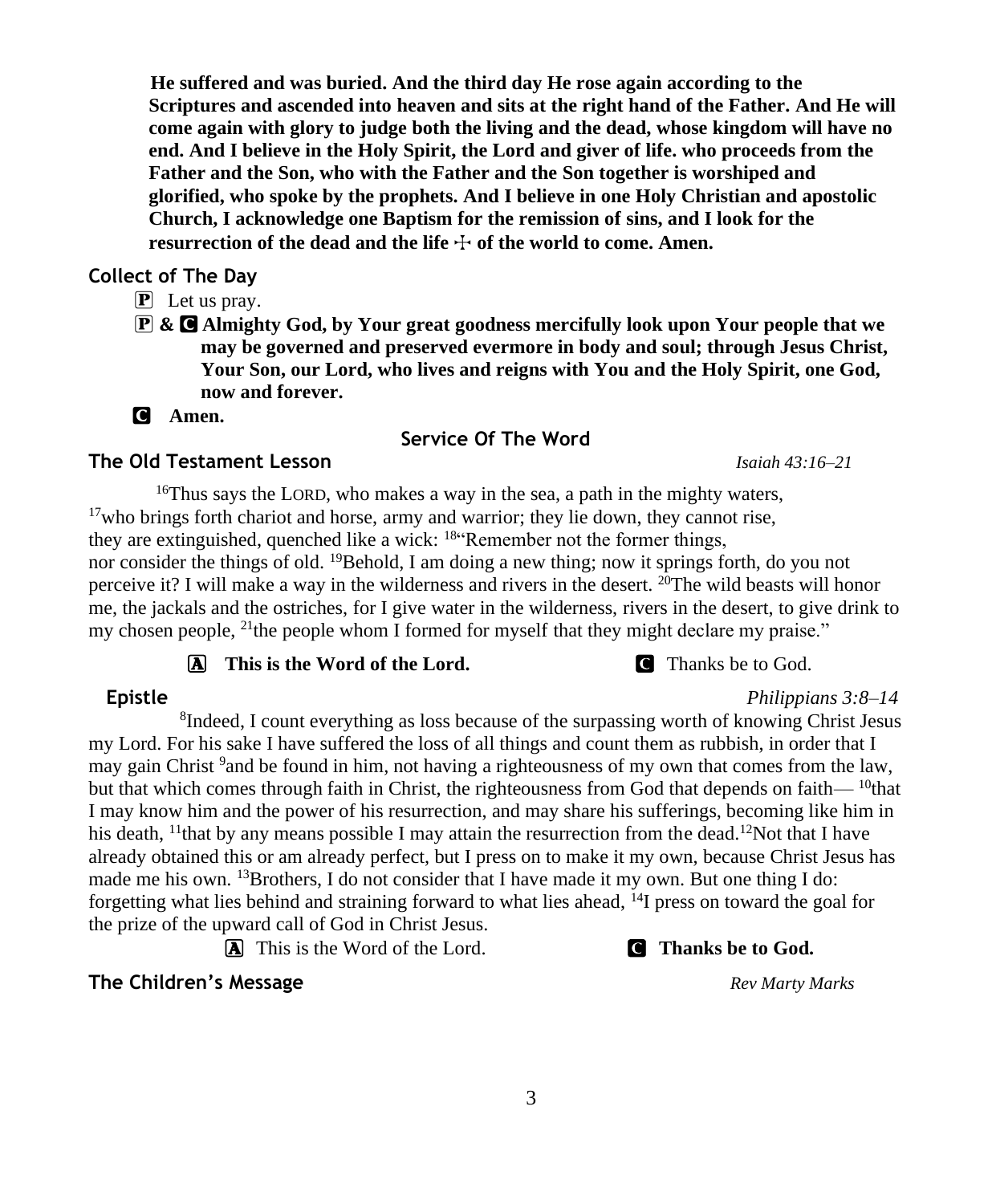#### **Holy Gospel** *Luke 20:9–20*

P The Holy Gospel according to St. Luke, the twentieth chapter.

**G** Glory to You, O Lord.

9 [Jesus] began to tell the people this parable: "A man planted a vineyard and let it out to tenants and went into another country for a long while. <sup>10</sup>When the time came, he sent a servant to the tenants, so that they would give him some of the fruit of the vineyard. But the tenants beat him and sent him away empty-handed.  $<sup>11</sup>$ And he sent another servant. But they also beat and treated him</sup> shamefully, and sent him away empty-handed.  $^{12}$ And he sent yet a third. This one also they wounded and cast out. <sup>13</sup>Then the owner of the vineyard said, 'What shall I do? I will send my beloved son; perhaps they will respect him.' <sup>14</sup>But when the tenants saw him, they said to themselves, 'This is the heir. Let us kill him, so that the inheritance may be ours.' <sup>15</sup>And they threw him out of the vineyard and killed him. What then will the owner of the vineyard do to them?  $16$ He will come and destroy those tenants and give the vineyard to others." When they heard this, they said, "Surely not!" <sup>17</sup>But he looked directly at them and said, "What then is this that is written: 'The stone that the builders rejected has become the cornerstone'? <sup>18</sup>Everyone who falls on that stone will be broken to pieces, and when it falls on anyone, it will crush him." <sup>19</sup>The scribes and the chief priests sought to lay hands on him at that very hour, for they perceived that he had told this parable against them, but they feared the people.  $^{20}$ So they watched him and sent spies, who pretended to be sincere, that they might catch him in something he said, so as to deliver him up to the authority and jurisdiction of the governor.

P This is the Gospel of the Lord. C **Praise to You O Christ.**

```
♫ Sermon Song: "Humble Thyself" (Sing 3 times) 
Humble thyself in the sight of the Lord.
```
*(Echo)* **Humble thyself in the sight of the Lord. Humble thyself in the sight of the Lord.**

*(Echo)* **Humble thyself in the sight of the Lord.**

**And he** *(Echo)* **and he**

**will lift**

*(Echo)* **will lift**

**you up, higher and higher. And he**

*(Echo)* **and he**

**will lift**

*(Echo)* **will lift** 

### **you up.**

 **Copyright 1978 Maranatha Music. All rights reserved. International copyright secured. Used by permission. Sermon: "The Stone That Holds It All Together"** *Rev Marty Marks*

#### **Confession and Absolution**

 $\boxed{\mathbf{P}}$  If we say we have no sin, we deceive ourselves, and the truth is not in us.

 C **But if we confess our sins, God, who is faithful and just, will forgive our sins and cleanse us from all unrighteousness.**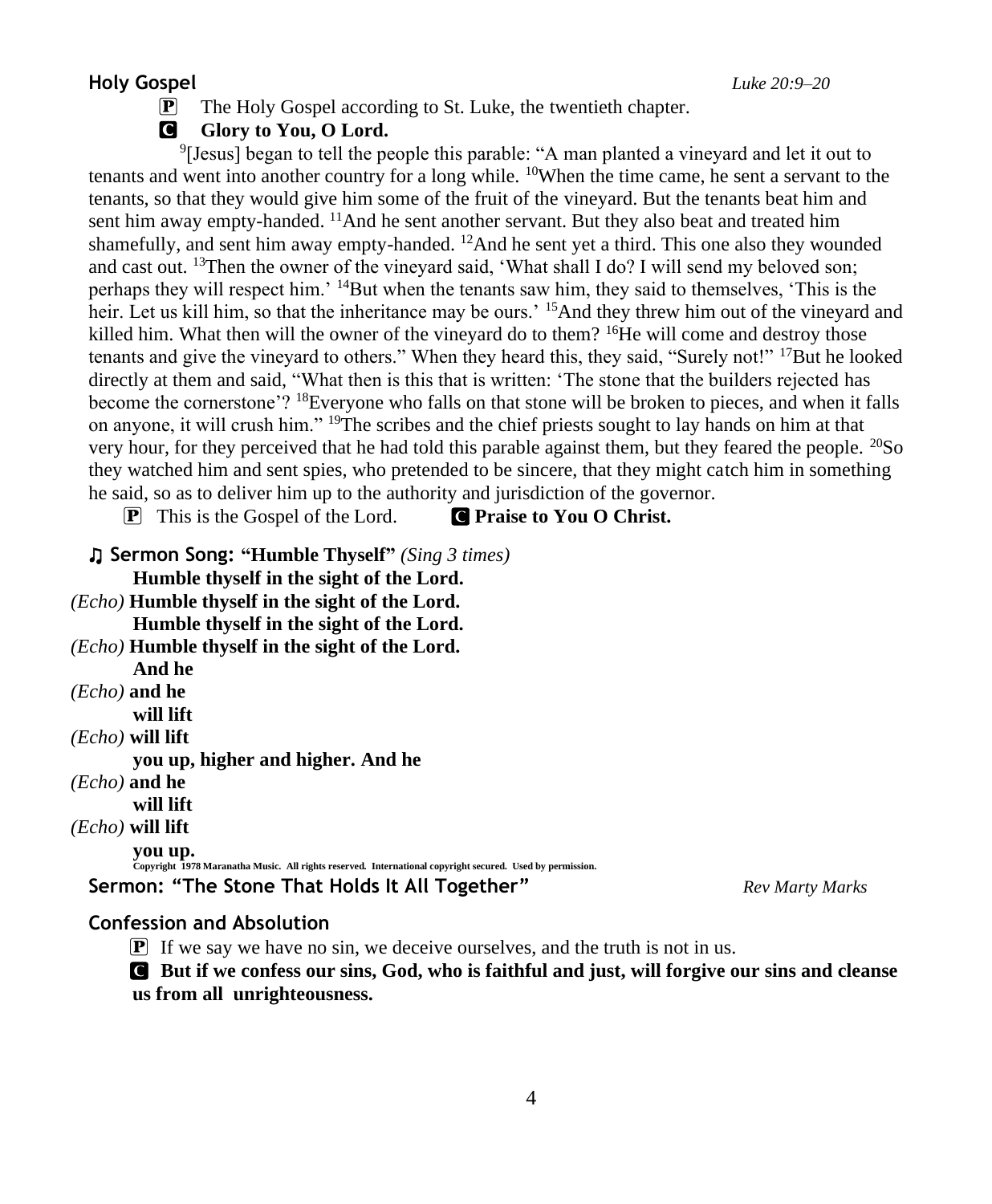### *Silence for reflection on God's Word and for self-examination.*

 $[\mathbf{P}]$  Let us then confess our sins to God our Father.

C **Most merciful God, we confess that we are by nature sinful and unclean. We have sinned against You in thought, word, and deed, by what we have done and by what we have left undone. We have not loved You with our whole heart; we have not loved our neighbors as ourselves. We justly deserve Your present and eternal punishment. For the sake of Your Son, Jesus Christ, have mercy on us. Forgive us, renew us, and lead us, so that we may delight in Your will and walk in Your ways to the glory of Your holy name. Amen.** P Almighty God in His mercy has given His Son to die for you and for His sake forgives you all your sins. As a called and ordained servant of Christ, and by His authority, I therefore forgive you all your sins in the name of the Father and of the Son and of the Holy Spirit.

C **Amen.**

#### **The Offering/ Announcements**

(An offering plate is available in the narthex; plates will not be passed during the worship service. Immanuel has the ability to accept offerings through online giving. Families can easily give one-time or set up as *recurring gifts. Simply make a secure donation via electronic check by visiting www.ImmanuelDeKalb.com.* If you choose to set up a recurring gift, you will be prompted by email to create your own online donor *account to manage your gifts.)*

#### **The Intercessory Prayers**

*The Leader says prayers for specific and general concerns of God's people, following each petition with "Lord in your mercy" to which the congregation responds with "Hear our prayer."* 

#### **The Lord's Prayer**

C **Our Father who art in heaven, hallowed be Thy name, Thy kingdom come, Thy will be done on earth as it is in heaven; give us this day our daily bread; and forgive us our trespasses as we forgive those who trespass against us; and lead us not into temptation, but deliver us from evil. For Thine is the kingdom and the power and the glory forever and ever. Amen**

#### **The Celebration of the Lord's Supper**

*(The Lord's Supper is celebrated in this service in the confession and glad confidence that, as He says, our Lord gives into our mouths not only bread and wine but His very body and blood to eat and to drink for the forgiveness of sins and to strengthen our union with Him and with one another. Our Lord invites to His table those who trust His words, repent of all sin, and set aside any refusal to forgive and love as He forgives and loves us. If you share this confession, we invite you to commune with us. If you have doubts or questions concerning this confession of our faith community, we ask that you withhold participation until receiving clarification or instruction from our pastor. The pastor will also offer a blessing to any unconfirmed children who desire it.)*

 $\mathbb{P}$  The Sacrament of Holy Communion delivers to us the forgiveness of sins earned for us by the sacrifice of Jesus on the Cross. His real Body and Blood come to us in, with and under the bread and wine. Not only are our sins forgiven through this meal, our faith is strengthened, and the Holy Spirit guides us to be better and more effective servants to God. To help prepare our hearts and minds as we receive these gifts, please join me in praying: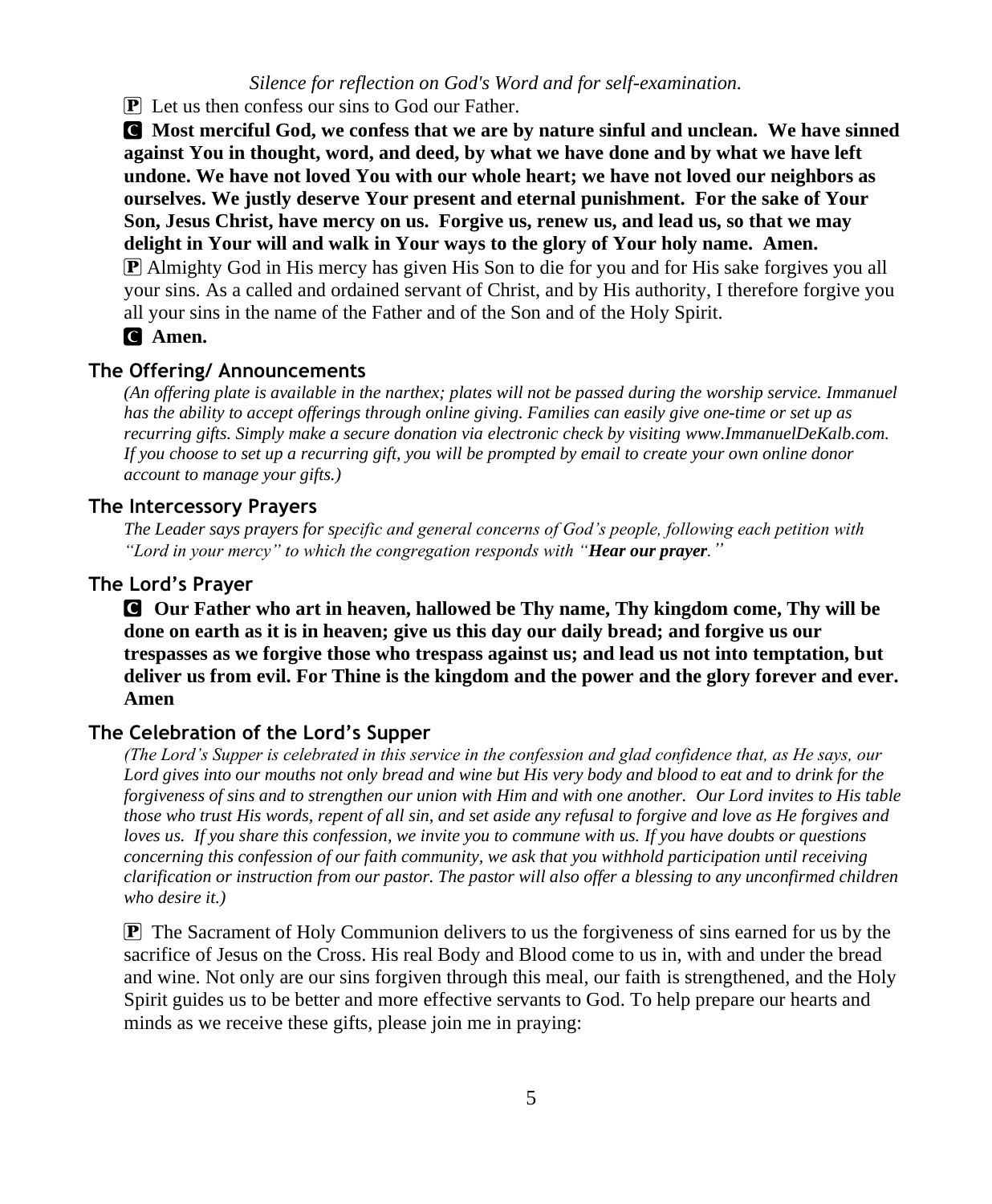P & C **Father I trust in Your Son, Jesus, as my Savior. As I prepare to receive His real Body and Blood into me, please make my heart inclined to receive it in a way pleasing to You. Create a true sense of repentance in my heart and a sincere desire to follow You after it is received. Please empower me to serve You better in a sense of unity with You and with others. Amen**.

### **The Words Of Institution**

 $\mathbb{P}$  Our Lord Jesus Christ on the night when He was betrayed, took bread, and when He had given thanks, He broke it and gave it to His disciples and said, "Take, eat, this is My body, which is given for you. This do in remembrance of Me. In the same way, also He took the cup after supper, and when He had given thanks, He gave it to them, saying: Drink of it all of you; this is My blood of the new testament, which is shed for you for the forgiveness of sins. This do as often as you drink it in remembrance of Me.

P Come, the table is prepared, and the Lord awaits.



### **The Sacrament Is Distributed For Us To Receive**

#### ♫**Distribution Songs:**

♫ **"Jesus Is The Answer"** *Chorus* **Jesus is the answer For the world today Above Him there's no other Jesus is the way Jesus is the answer For the world today Above Him there's no other Jesus is the way**

# ♫ **"Forever"**

- **1. Give thanks to the Lord Our God and King His love endures forever For He is good He is above all things His love endures forever Sing praise sing praise**
- **2. With a mighty hand And an outstretched arm His love endures forever For the life that's been reborn His love endures forever Sing praise sing praise**
- **1. If you have some questions In the corners of your mind Traces of discouragement And peace you cannot find Reflections of your past Seem to face you ev'ry day But this one thing I do know Jesus is the way** *Repeat Chorus*
- *(Pre-Chorus)* Sing praise sing praise
	- *(Chorus)* **Forever God is faithful Forever God is strong Forever God is with us Forever forever**
		- **3. From the rising to the setting sun His love endures forever And by the grace of God We will carry on His love endures forever Sing praise sing praise**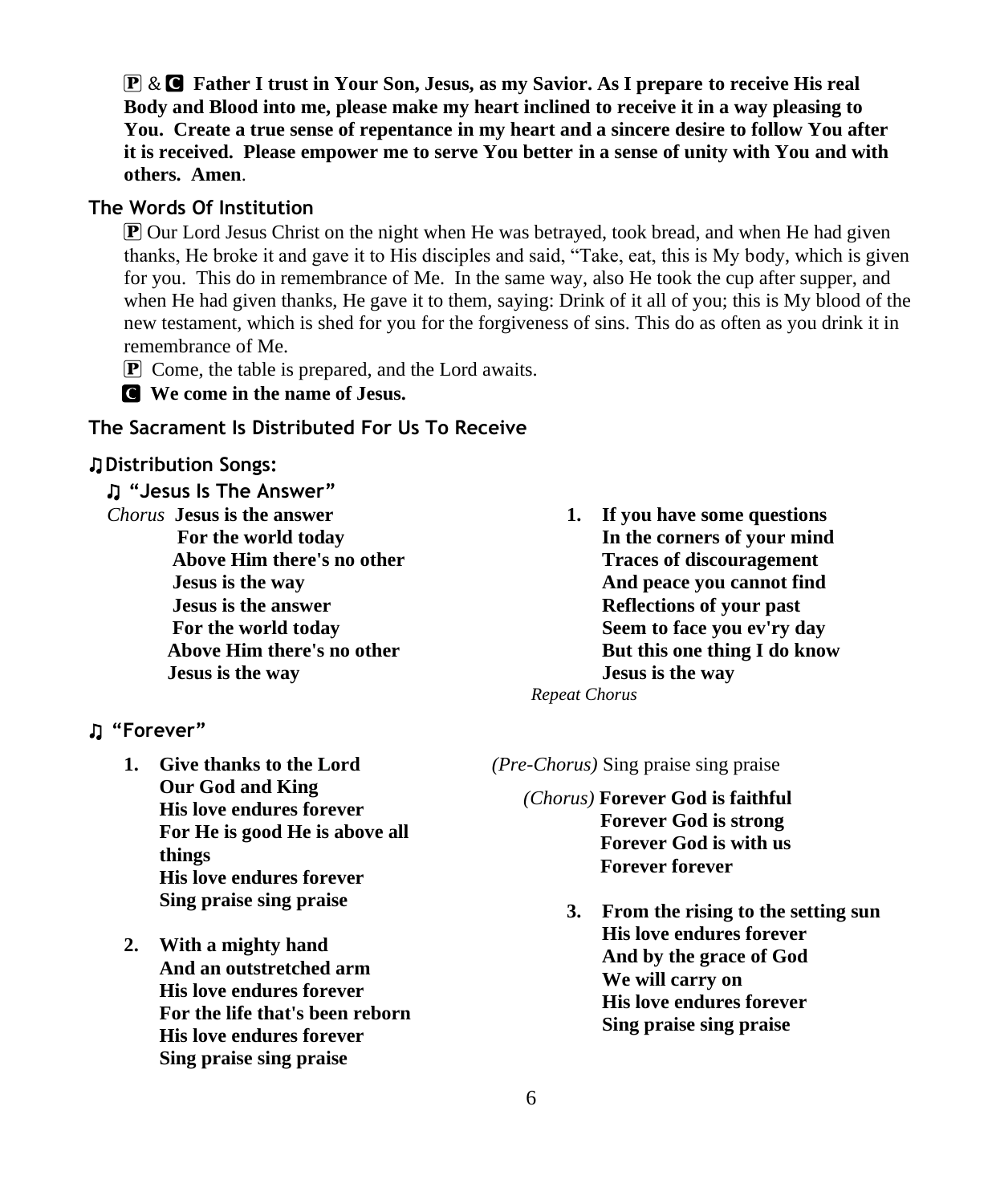*(Pre-Chorus)* **Sing praise sing praise**

#### *(Chorus)* **Forever God is faithful Forever God is strong Forever God is with us Forever forever**

*Repeat chorus 1x*

CCLI Song # 3148428 Chris Tomlin © 2001 sixsteps Music (Admin. by Capitol CMG Publishing) worshiptogether.com songs (Admin. by Capitol CMG Publishing) For use solely with the SongSelec[t Terms of Use.](https://us.songselect.com/about/termsofuse) All rights reserved[. www.ccli.com](http://www.ccli.com/) CCLI License # 843534

## **♫ "Come To The Water"**

**1. You said you'd come and share all my sorrows; You said you'd be there for all my tomorrows.. I came so close to sending you away, But just as you promised you came there to stay. I just had to pray. And Jesus said,**

*Refrain* **"Come to the water, stand by my side.**

 **I know you are thirsty, you won't be denied. I felt every teardrop when in darkness you cried, And I strove to remind you that for those tears I died."**

- **2. Your goodness so great, I can't understand, And dear Lord, I k now that all this was planned. I know you're here now and always will be. Your love loosed my chains and in you I'm free, But Jesus, why me? And Jesus said.** *Refrain*
- **3. Jesus, I give you my heart and my soul. I know now without Got I'd never be whole. Savior, you opened all the right doors, And I thank and praise you from earth's humble shores, Take me I'm yours. And Jesus said.** *Refrain*

**The Benediction Silent Prayers Postlude**